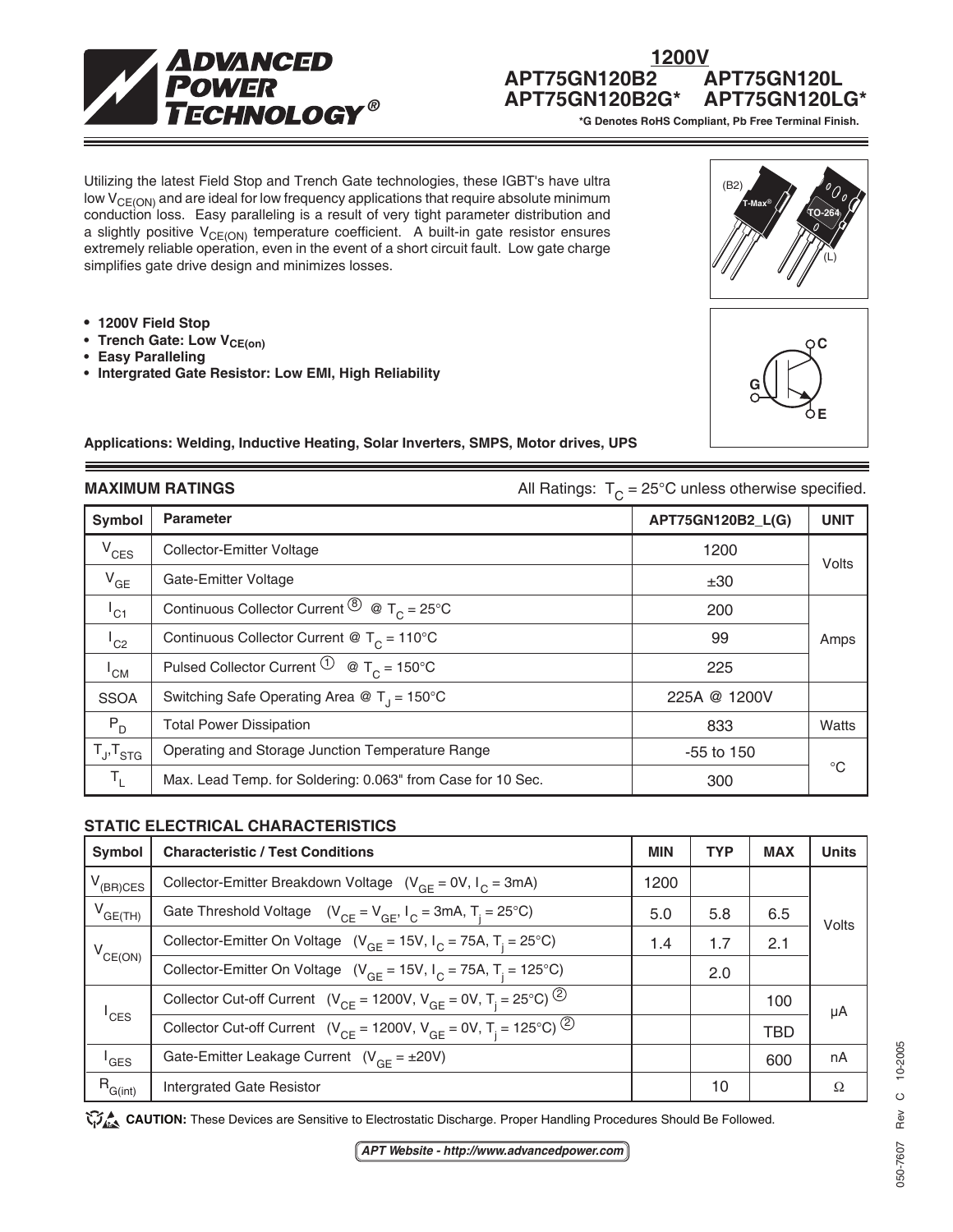### **DYNAMIC CHARACTERISTICS**

#### **APT75GN120B2\_L(G)**

| Symbol                                        | Characteristic                                    | <b>Test Conditions</b>                                                                                                                           | <b>MIN</b> | <b>TYP</b> | <b>MAX</b> | <b>UNIT</b> |
|-----------------------------------------------|---------------------------------------------------|--------------------------------------------------------------------------------------------------------------------------------------------------|------------|------------|------------|-------------|
| $\overline{C}_{\text{ies}}$                   | Input Capacitance                                 | Capacitance                                                                                                                                      |            | 4800       |            |             |
| $\overline{C}_{\underline{oes}}$              | <b>Output Capacitance</b>                         | $V_{GE} = 0V$ , $V_{CE} = 25V$                                                                                                                   |            | 275        |            | pF          |
| $\overline{C}_{\underline{res}}$              | Reverse Transfer Capacitance                      | $f = 1$ MHz                                                                                                                                      |            | 210        |            |             |
| $V_{GEP}$                                     | Gate-to-Emitter Plateau Voltage                   | Gate Charge                                                                                                                                      |            | 9.0        |            | V           |
| $Q_{q}$                                       | Total Gate Charge (3)                             | $V_{GF} = 15V$                                                                                                                                   |            | 425        |            |             |
| $\bar{\mathsf{Q}}_{\underline{\mathsf{ge}}}$  | Gate-Emitter Charge                               | $V_{CF} = 600V$                                                                                                                                  |            | 30         |            | nC          |
| $Q_{\underline{\underline{\mathrm{gc}}}}$     | Gate-Collector ("Miller") Charge                  | $I_C = 75A$                                                                                                                                      |            | 245        |            |             |
| <b>SSOA</b>                                   | Switching Safe Operating Area                     | $T_{\text{I}} = 150^{\circ} \text{C}, R_{\text{G}} = 4.3 \Omega^{\circ} \text{V}_{\text{GE}} =$<br>15V, L = $100\mu H$ , V <sub>CE</sub> = 1200V | 225        |            |            | A           |
| $t_{d(on)}$                                   | Turn-on Delay Time                                | Inductive Switching (25°C)                                                                                                                       |            | 60         |            |             |
| $t_{r}$                                       | <b>Current Rise Time</b>                          | $V_{CC}$ = 800V                                                                                                                                  |            | 41         |            |             |
| $t_{d(off)}$                                  | Turn-off Delay Time                               | $V_{GE}$ = 15V                                                                                                                                   |            | 620        |            | ns          |
| $t_f$                                         | <b>Current Fall Time</b>                          | $I_C = 75A$                                                                                                                                      |            | 110        |            |             |
| $\bar{\mathsf{E}}_{\underline{\mathsf{on1}}}$ | Turn-on Switching Energy 4                        | $R_G = 1.0 \Omega$ <sup>7</sup>                                                                                                                  |            | 8045       |            |             |
| $E_{on2}$                                     | Turn-on Switching Energy (Diode) 5                | $T_{\rm J}$ = +25°C                                                                                                                              |            | 9620       |            | μJ          |
| $\mathsf{E}_{\mathsf{off}}$                   | Turn-off Switching Energy <sup>(6)</sup>          |                                                                                                                                                  |            | 7640       |            |             |
| $t_{d(on)}$                                   | Turn-on Delay Time                                | Inductive Switching (125°C)                                                                                                                      |            | 60         |            |             |
| $t_{r}$                                       | <b>Current Rise Time</b>                          | $V_{CC}$ = 800V                                                                                                                                  |            | 41         |            | ns          |
| $t_{d(off)}$                                  | <b>Turn-off Delay Time</b>                        | $V_{GE}$ = 15V                                                                                                                                   |            | 725        |            |             |
| $t_{f}$                                       | <b>Current Fall Time</b>                          | $I_{C} = 75A$                                                                                                                                    |            | 200        |            |             |
| $\bar{E}_{\underline{on1}}$                   | Turn-on Switching Energy 4                        | $R_G = 1.0 \Omega$ <sup>7</sup>                                                                                                                  |            | 8620       |            |             |
| $E_{\underline{on2}}$                         | Turn-on Switching Energy (Diode) 5                | $T_{1}$ = +125°C                                                                                                                                 |            | 13000      |            | μJ          |
| $E_{\text{off}}$                              | $\circled{6}$<br><b>Turn-off Switching Energy</b> |                                                                                                                                                  |            | 11400      |            |             |

# **THERMAL AND MECHANICAL CHARACTERISTICS**

| <b>Symbol</b>                             | <b>Characteristic</b>    | <b>MIN</b> | <b>TYP</b> | <b>MAX</b> | UNIT          |
|-------------------------------------------|--------------------------|------------|------------|------------|---------------|
| $\mathsf{R}_{\theta\mathsf{J}\mathsf{C}}$ | Junction to Case (IGBT)  |            |            | .15        | $\degree$ C/W |
| $R_{\theta$ JC                            | Junction to Case (DIODE) |            |            | N/A        |               |
| $W_{+}$                                   | Package Weight           |            | 5.9        |            | gm            |

- 1 Repetitive Rating: Pulse width limited by maximum junction temperature.
- 2 For Combi devices, I<sub>ces</sub> includes both IGBT and FRED leakages
- 3 See MIL-STD-750 Method 3471.
- 4) E<sub>on1</sub> is the clamped inductive turn-on energy of the IGBT only, without the effect of a commutating diode reverse recovery current<br>adding to the IGBT turn-on loss. Tested in inductive switching test circuit shown in fi
- 5) E<sub>on2</sub> is the clamped inductive turn-on energy that includes a commutating diode reverse recovery current in the IGBT turn-on switching<br>loss. (See Figures 21, 22.)
- 6 E<sub>off</sub> is the clamped inductive turn-off energy measured in accordance with JEDEC standard JESD24-1. (See Figures 21, 23.)
- $\overline{7}$  R<sub>G</sub> is external gate resistance, not including R<sub>G(int)</sub> nor gate driver impedance. (MIC4452)
- 8 Current limited by lead temperature.

**APT Reserves the right to change, without notice, the specifications and information contained herein.**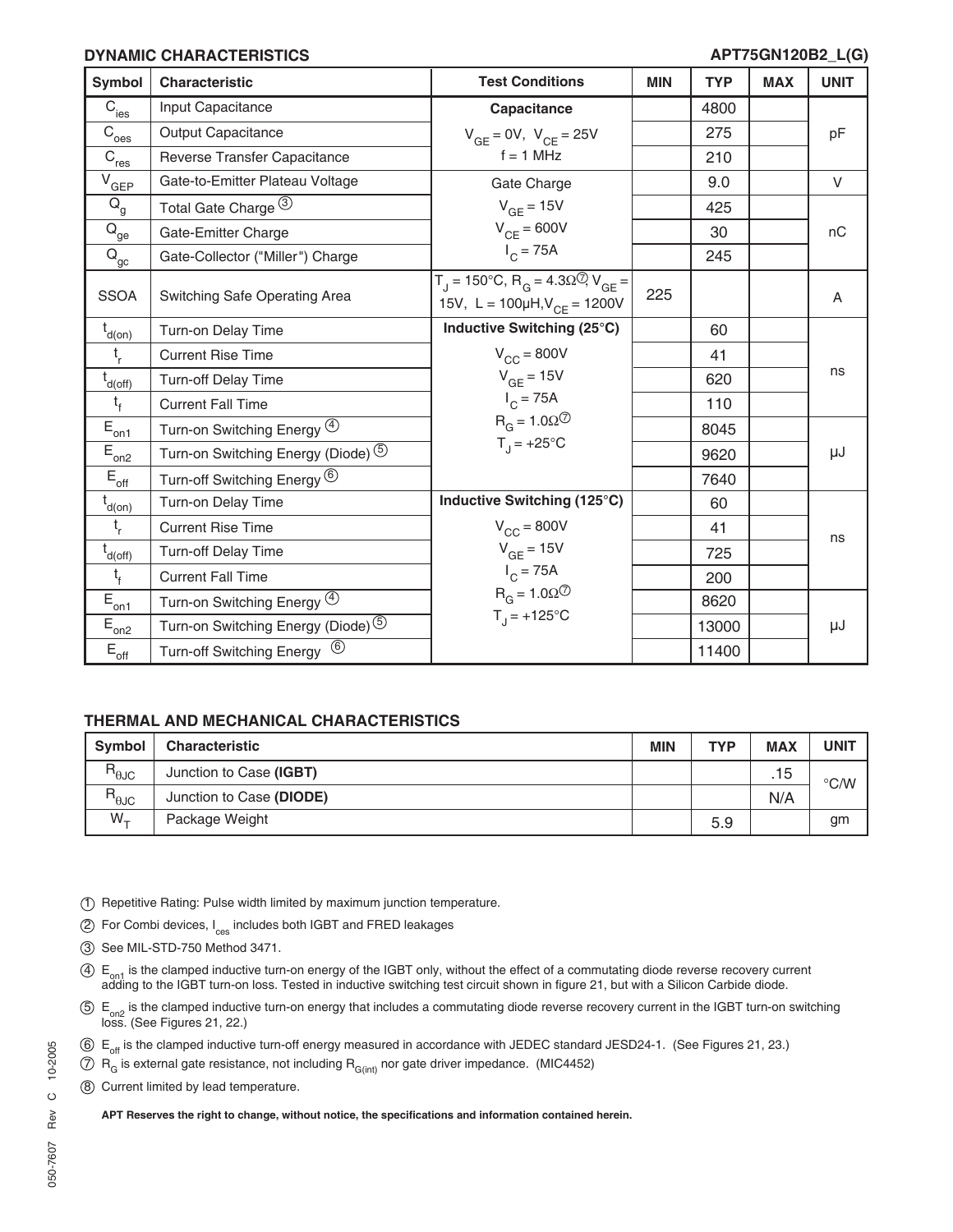



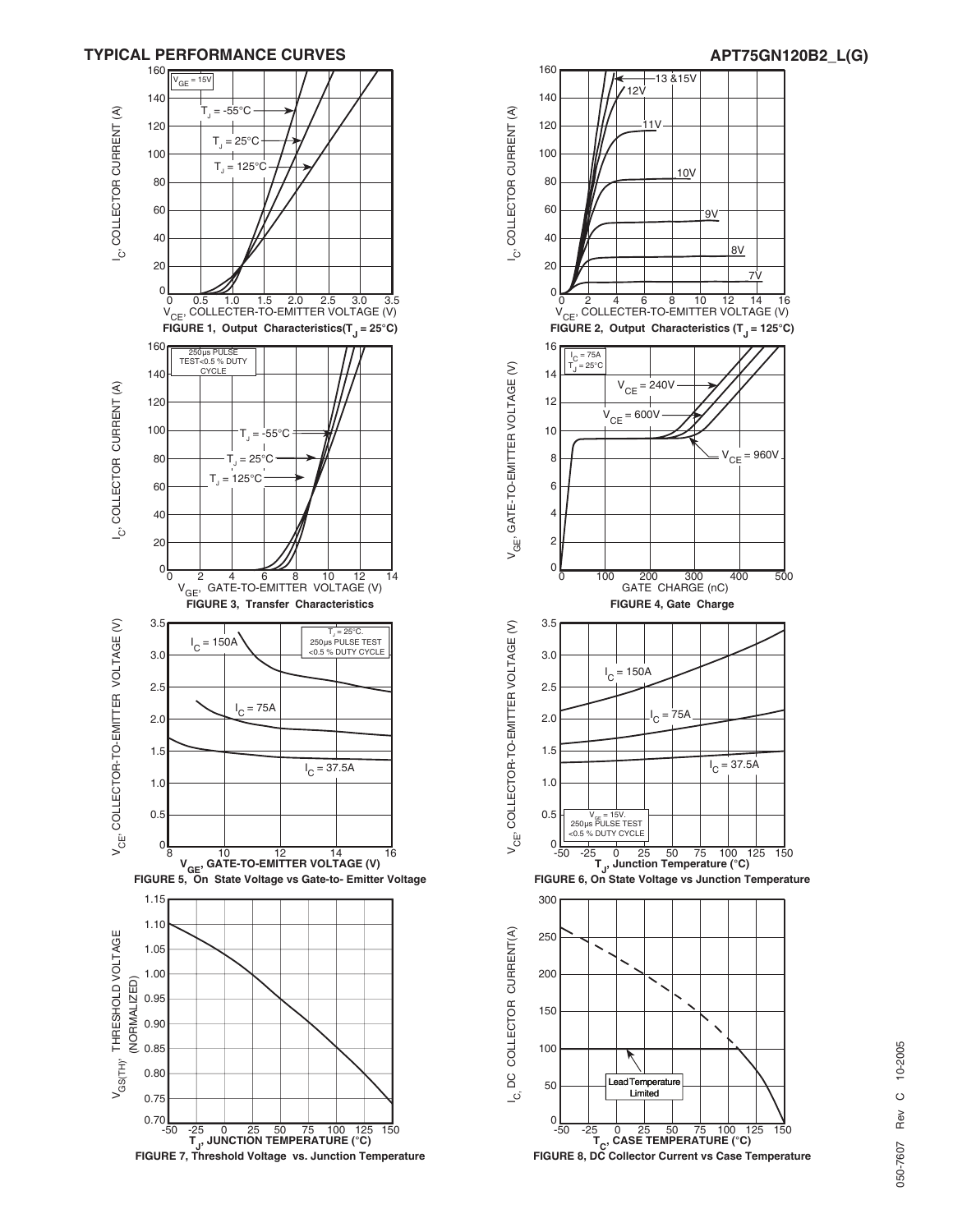



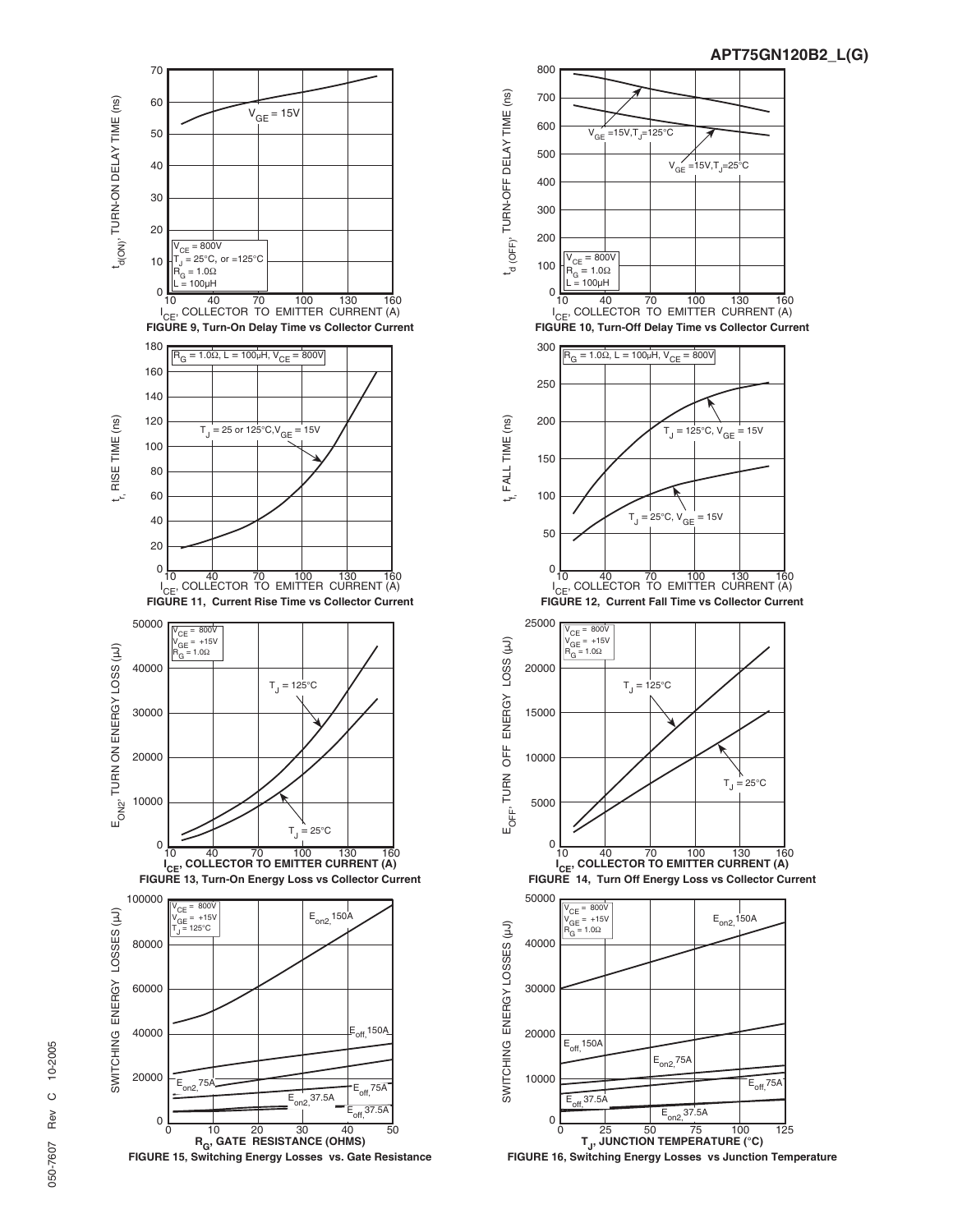